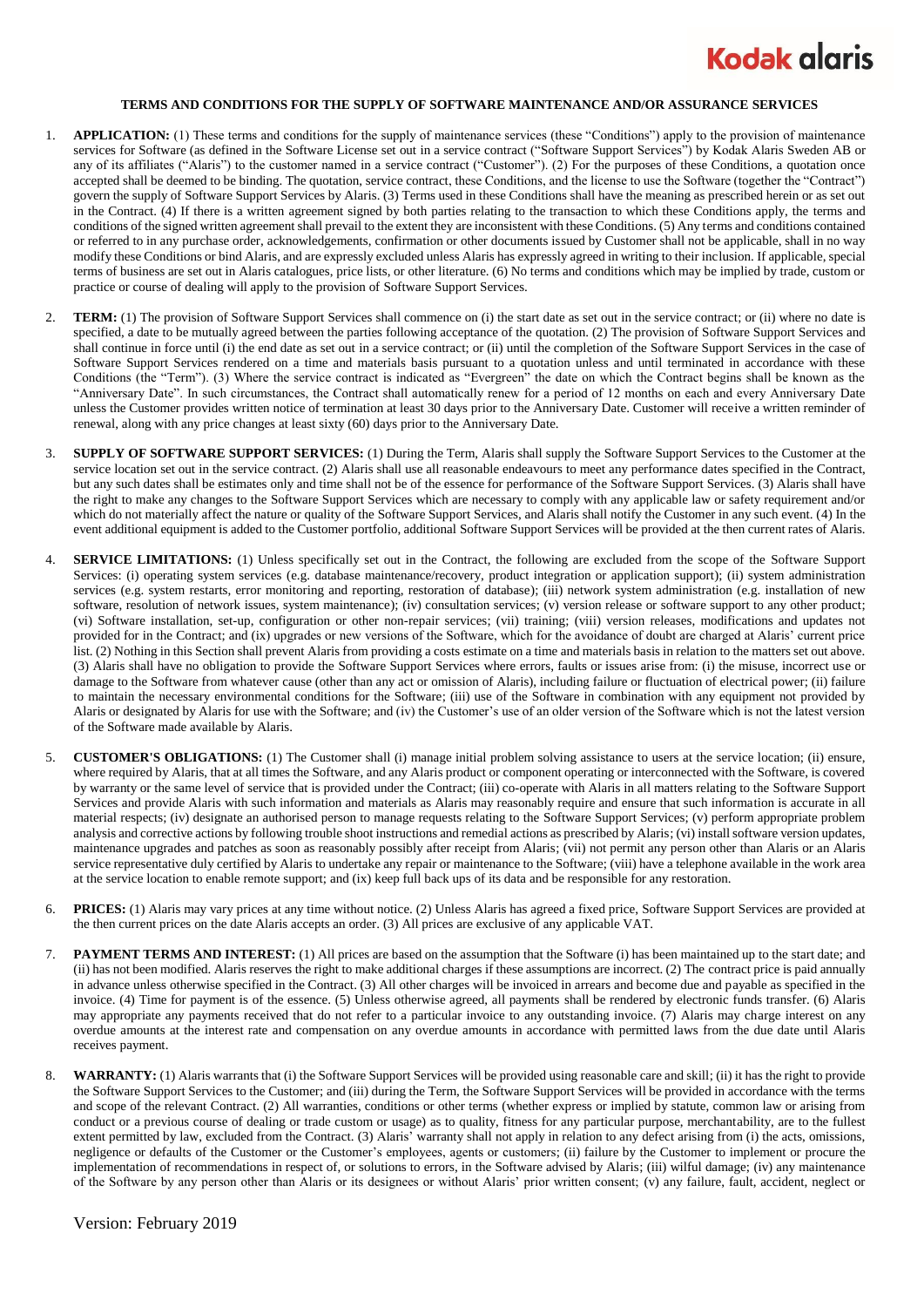misuse of equipment, software or media not supplied by Alaris; and (vi) any breach of Customer's obligations under the Software License, howsoever arising. (4) Customer is not entitled to cancel or withdraw from any Contract or withhold payment of invoices or make deductions on account of Software Support Services claimed to be defective.

- 9. **LIMITATION OF LIABILITY:** (1) If not expressly provided for otherwise in these Conditions in no event, whether in contract, tort (including in either case negligence), misrepresentation (other than fraudulent misrepresentation), breach of statutory duty or otherwise pursuant to the Contract, shall Alaris be liable for any loss of profits, anticipated savings, revenue, business, loss or corruption of data, loss of use, loss of goodwill, loss due to delay or any indirect, special, incidental or consequential loss or damage whatsoever. (2) Alaris' sole obligation and liability for breach of the warranty set out in Section 8 (1) above, is for Alaris to use commercially-reasonable efforts, at Alaris' expense, to replace software media or modify the Software so that the warranty specified under Section 8 (1) is true. In the event of a warranty claim, Customer shall be responsible for the removal of any defective Software and subsequent replacement of any replacement Software. (3) Subject to (1) and (2), Alaris' aggregate liability for all other claims, whether in contract, tort (including in either case negligence), misrepresentation (other than fraudulent misrepresentation), breach of statutory duty or otherwise pursuant to the Contract, shall be limited to the total price paid by the Customer for the specific Software giving rise to the claim in the 12 months prior to the claim in which the loss or damage occurred. (4) Nothing in the Contract shall be deemed to exclude or limit Alaris' liability in respect of: (i) Loss or damage caused by wilful intent or gross negligence of Alaris or Alaris' officers, employees, agents or contractors; (ii) Injuries to or death of any person, caused by Alaris or Alaris' officers, employees, agents or contractors; or (iii) any other liability which cannot be excluded at law. (5) Any claim for loss or damages, save for in relation to a claim pursuant to (4) must be notified to Alaris within twelve (12) months as from the date on which the damage was caused, failing which such claim is deemed to be waived.
- 10. **INTELLECTUAL PROPERTY:** (1) Customer acknowledges that all intellectual property rights meaning all inventions, patents, registered designs, design rights, database rights, copy rights know-how, trademarks, trade secrets and all other intellectual property rights, and the applications for any of the same and any rights or forms of protection of a similar nature and having equivalent or similar effect to any of them which may subsist anywhere in the world ("Intellectual Property Rights") in the Software Support Services shall belong to Alaris or the relevant third-party owners (as the case may be). (2) Customer shall not cause or permit any third party to cause any damage or endanger the Intellectual Property Rights of Alaris.
- 11. **INDEMNIFICATION:** (1) Without prejudice to any other rights of Alaris, Customer shall indemnify Alaris for any loss suffered by Alaris (including reasonable legal fees and costs) by reason of any use by Customer, Customer's employees, agents or customers, whether arising directly or indirectly, of the Software other than in accordance with the Contract. (2) Customer shall further indemnify and hold Alaris harmless against any loss or damage which it may suffer or incur as a result of the Customer's breach of any third-party additional terms howsoever arising. (3) In the event of a claim, or notification of an intention to make a claim, which may reasonably be considered likely to give rise to a liability under this indemnity ("Claim"), Customer shall: (i) as soon as reasonably practicable, give written notice of the Claim to Alaris specifying the nature of the Claim in reasonable detail; and (ii) not make any admission of liability, agreement or compromise in relation to the Claim. (4) Customer shall not, except with the prior written consent of Alaris, consent to entry of any judgment or enter into any settlement that does not include as an unconditional te rm the giving by the claimant or plaintiff to Alaris and its affiliates a release from all liability and blame with respect to the Claim.
- 12. **SUSPENSION AND TERMINATION:** (1) If Alaris' performance of any of its obligations under the Contract is prevented or delayed by any act or omission by the Customer or failure by the Customer to perform any relevant obligation ("Customer Default"), Alaris shall without limiting its other rights or remedies have the right to suspend performance of the Software Support Services until the Customer remedies the Customer Default, and to rely on the Customer Default to relieve it from the performance of any of its obligations (to the extent the Customer Default prevents or delays Alaris' performance of any of its obligations). (2) Alaris shall not be liable for any costs or losses sustained or incurred by the Customer arising directly or indirectly from Alaris' failure or delay to perform any of its obligations as set out in the Contract; and the Customer shall reimburse Alaris on written demand for any costs or losses sustained or incurred by Alaris arising directly or indirectly from the Customer Default. (3) Without prejudice to its other rights, Alaris may terminate the Contract or in its sole discretion suspend performance of the Software Support Services immediately by written notice to the Customer in the event that (i) Customer fails to pay any sums due under the Contract; (ii) Customer breaches any terms of the Contract, including failure to install software updates, maintenance upgrades and patches as soon as reasonably possible; (iii) Customer is unable to pay its debts as they fall due, passes a resolution for winding up (other than for the purposes of a solvent amalgamation or reconstruction) or if a court of competent jurisdiction makes an order to that effect, enters into a receivership or liquidation or otherwise ceases to carry on business or an analogous event occurs to Customer in any jurisdiction; or (iv) an event pursuant to Section 15.2 or pursuant to Section 17.6 where such event has persisted for more than 14 days.
- 13. **CONFIDENTIAL INFORMATION:** (1) All non-public, confidential or proprietary information of Alaris, including but not limited to, specifications, samples, patterns, designs, plans, drawings, documents, data, business operations, pricing, discounts or rebates, disclosed by Alaris in connection with the Contract, whether disclosed orally or disclosed or accessed in written, electronic or other form or media, and whether or not marked, designated or otherwise identified as "confidential," shall be deemed to be confidential, to be used solely for the purpose of performing under the Contract and may not be disclosed or copied unless authorized in advance by Alaris in writing. (2) Upon Alaris' request, Customer shall promptly return all documents and other materials received from Alaris and delete any copies made thereof. (3) Alaris shall be entitled to apply for preventative interim measures for any violation of this Section. (4) This Section does not apply to information that is: (i) in the public domain; (ii) known to Customer at the time of disclosure; (iii) rightfully obtained by Customer on a non-confidential basis from a third party; or (iv) is required to be disclosed by any applicable law or by order of any Court of competent jurisdiction or any government body, agency or regulatory body, provided that the receiving party shall use all reasonable endeavours to give the disclosing party as much written notice of the disclosure as it reasonably can to enable the disclosing party to seek a protective order or other action protecting the confidential information from disclosure.
- 14. **DATA PROTECTION:** (1) Each party will comply with its obligations in terms of laws and regulations relating to the protection or disclosure of personal data, sensitive data or such other data which is deemed to be 'personal' pursuant to applicable data protection law in force from time to time. (2) Each party shall indemnify, defend and hold the other party harmless against claims resulting from or in connection with the indemnifying party's non-observance or insufficient observance of such obligations or any of its obligations in this Section 14.
- 15. **MAJOR BUSINESS CHANGE:** (1) If in the reasonable opinion of Alaris there is or is likely to be a major change in the business operations of Alaris or the Customer which has or could have an adverse impact on the viability of the provision of the Software Support Services to be supplied to the Customer ("Major Business Change"), Alaris shall notify the Customer and Alaris and the Customer shall meet and discuss in good faith whether the provisions of any Contract between Alaris and the Customer needs to be varied. (2) In the event that the parties cannot agree in good faith on such contract variations within a period of 30 days of the parties meeting, then either party has the right to terminate the Contract between them. (3) Unless otherwise agreed by Alaris and the Customer in writing, the rights and obligations of the parties which have arisen prior to termination shall not be affected and shall stay in full force and effect. For the avoidance of doubt, with effect from the date of termination, Alaris shall have no obligation to